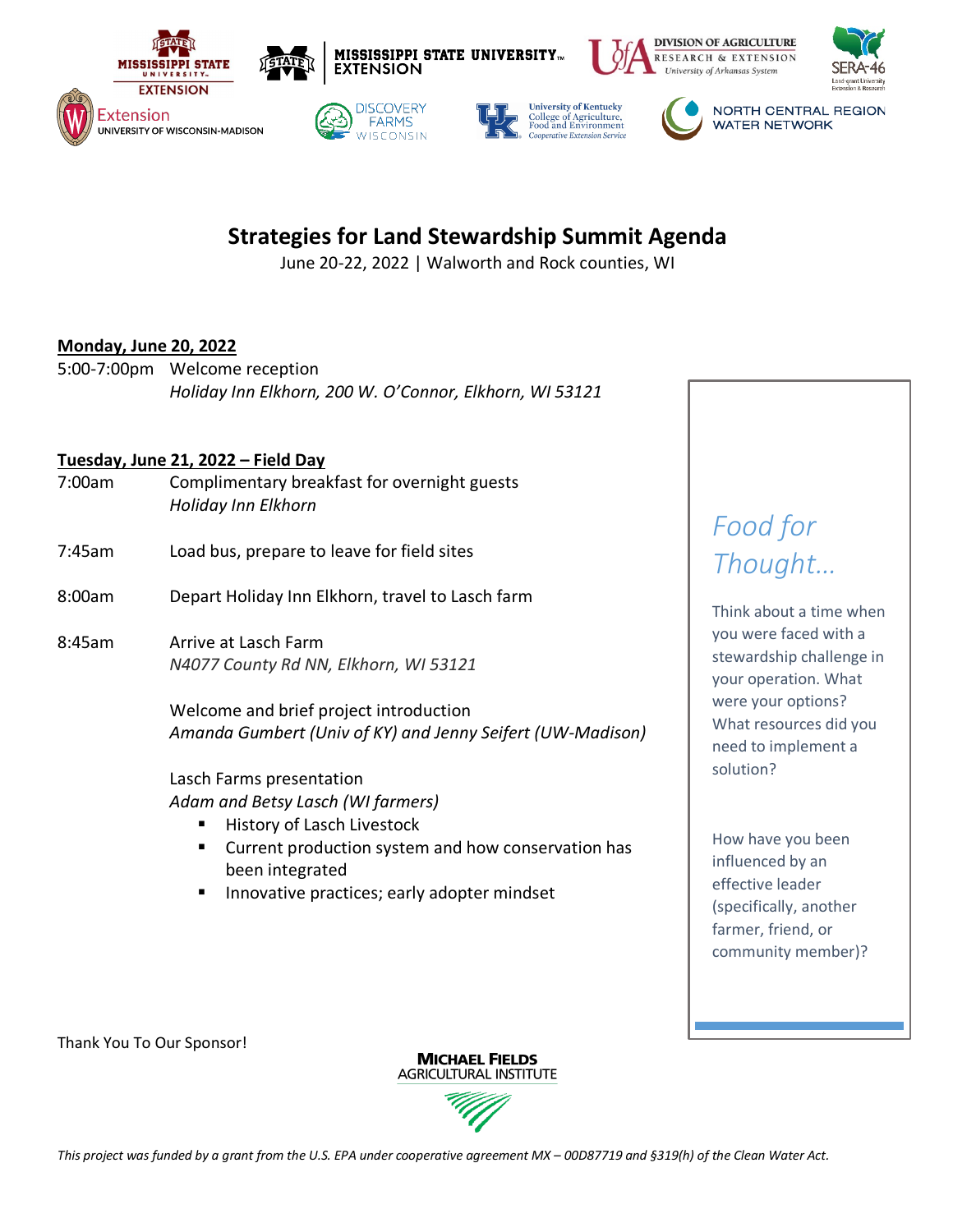

The Wisconsin Integrated Cropping Systems Trial (WICST) - Resilient agricultural landscapes *Gregg Sanford (UW-Madison)*

Conservation opportunities in Walworth County *Brian Smetana (Walworth County Land Conservation Department)*

- 12:00 pm Lunch at Lasch Farm
- 12:30pm Depart Lasch Farm
- 1:30pm Arrive at Rebout Farm *5606 W Mineral Point Rd, Janesville, WI 53548*

Rebout Farm presentation *David, Daniel, and Doug Rebout (WI farmers)*

- History of Rebout Farm
- Current conservation practices and how conservation has been integrated
- Discovery Farms participation; being a farmer leader

Discovery Farms Monitoring *Matt Ruark (UW-Madison) Ryan Heiderman (Wisconsin Discovery Farms)*

Conservation Opportunities in Rock County *Chris Newberry (Rock County Land Conservation Department) Willie Hughes (Farmers on the Rock)*

Watershed leadership discussion *Amanda Gumbert (Univ of KY)*

Q & A

4:00pm Depart Rebout Farm

Thank You To Our Sponsor!

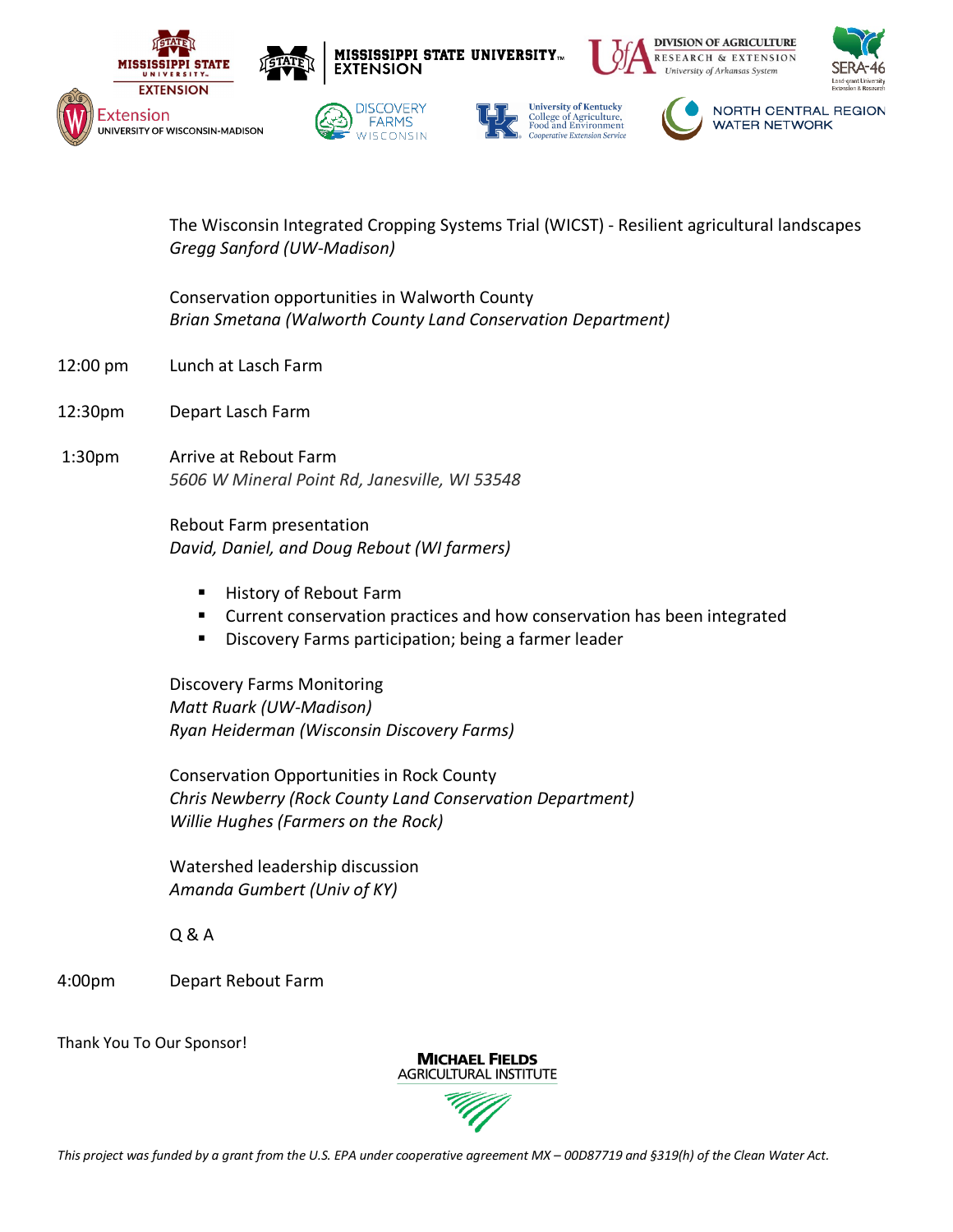

| Wednesday, June 22, 2022 - Land Stewardship Discussion - Michael Fields Institute |                                                                                                               |
|-----------------------------------------------------------------------------------|---------------------------------------------------------------------------------------------------------------|
| 8:00am                                                                            | Arrive at Michael Fields Institute                                                                            |
|                                                                                   | N8030 Townline Rd, East Troy, WI 53120                                                                        |
| 8:15am                                                                            | <b>Welcome and Coffee</b>                                                                                     |
|                                                                                   | Perry Brown (Michael Fields Institute)                                                                        |
|                                                                                   | Cover Crop, Kernza, and Alfalfa Research Initiatives                                                          |
|                                                                                   | Nicole Tautges (Michael Fields Institute)                                                                     |
| 8:45am                                                                            | Field Day Debrief: Connecting Stewardship and Climate-Smart Agriculture                                       |
|                                                                                   | Beth Baker (Mississippi State Univ)                                                                           |
| 9:00am                                                                            | Sustainable Agriculture Under Global Climate Change                                                           |
|                                                                                   | Wei Ren (Univ of Kentucky)                                                                                    |
| 9:30am                                                                            | Strategies and Challenges for Profitability and Success with Land Stewardship -                               |
|                                                                                   | <b>Farmer Perspectives</b>                                                                                    |
|                                                                                   | Panelists: Adam Braun (IL farmer), Lance Klessig (MN farmer), (Pheasants Forever farmers-TBD)<br>(WI farmers) |
|                                                                                   |                                                                                                               |
| 10:15am                                                                           | <b>Break</b>                                                                                                  |
| 10:30am                                                                           | Q & A                                                                                                         |
| 10:45am                                                                           | Success Across the Mississippi River Basin Through Small Projects                                             |
|                                                                                   | Beth Baker (Mississippi State Univ)                                                                           |
| 11:00am                                                                           | Partners for Expanded On-farm Stewardship Roundtable -                                                        |
|                                                                                   | Agency/University Perspectives                                                                                |
|                                                                                   | Panelists: Sharmin Syed - (US EPA), Melissa Bartz (NRCS), Gregg Sanford (UW-Madison), Wei<br>Ren (Univ of KY) |
|                                                                                   |                                                                                                               |

Thank You To Our Sponsor!

**MICHAEL FIELDS AGRICULTURAL INSTITUTE**